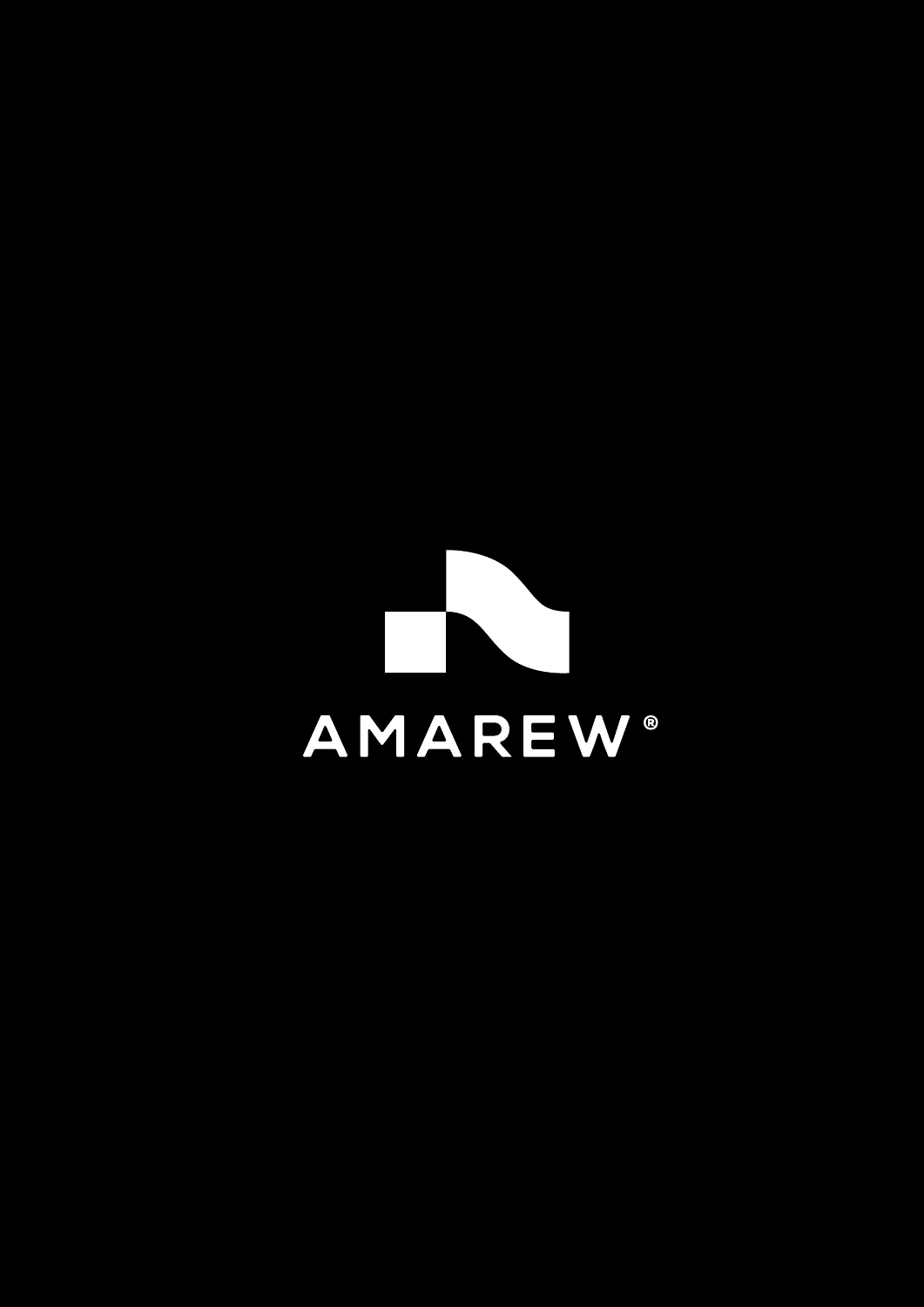# PS. **EMPOWERS YOU**

Thank you for choosing our AM-series.

www.amarew.com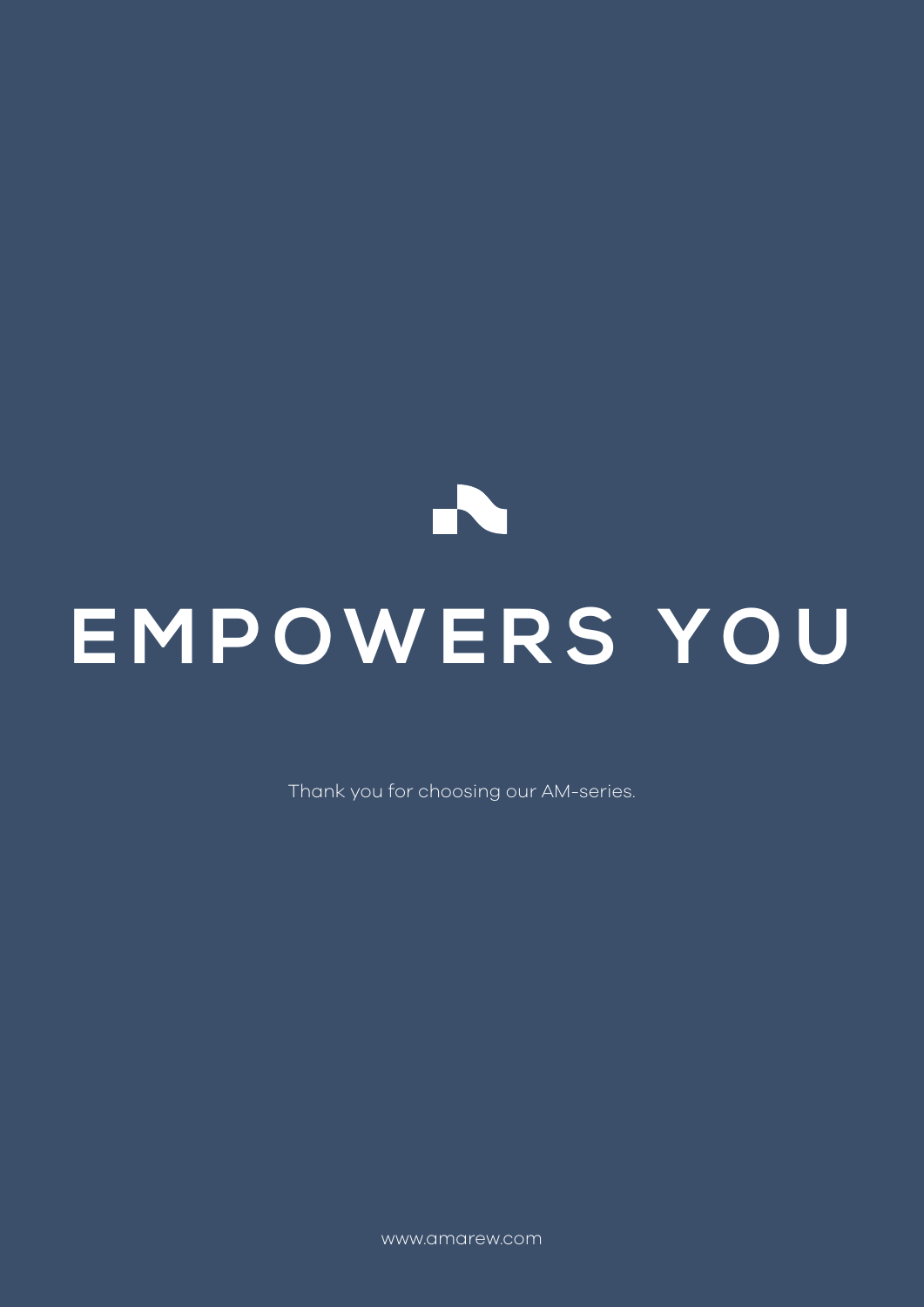

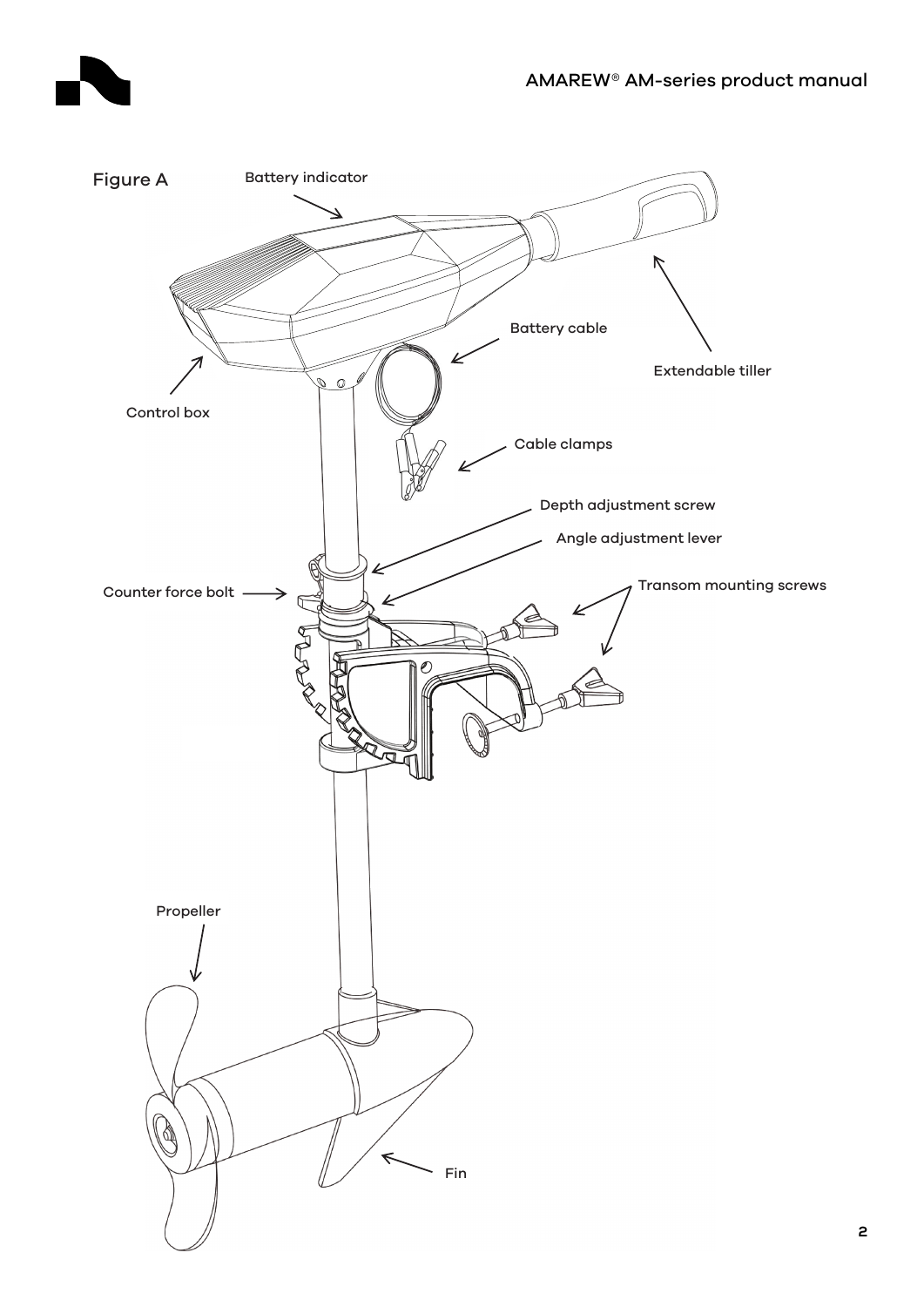

# **Table of contents**

| General information               | p.4   |
|-----------------------------------|-------|
| Safety information                | p.4   |
| Wiring and battery recommendation | p.4   |
| First time running                | p. 5  |
| Propeller installment             | p. 5  |
| Fin installment                   | p. 5  |
| Tiller handle installment         | p. 6  |
| Usage instructions                | p. 6  |
| Attaching the motor to your boat  | p. 6  |
| Depth and steering adjustment     | p. 7  |
| Connecting a battery              | p. 7  |
| Battery indicator                 | p. 8  |
| Speed control                     | p. 8  |
| Replacing the propeller           | p. 9  |
| Maintanance                       | p. 9  |
| Storage                           | p. 10 |
| Technical data                    | p. 11 |
| Warranty                          | p. 12 |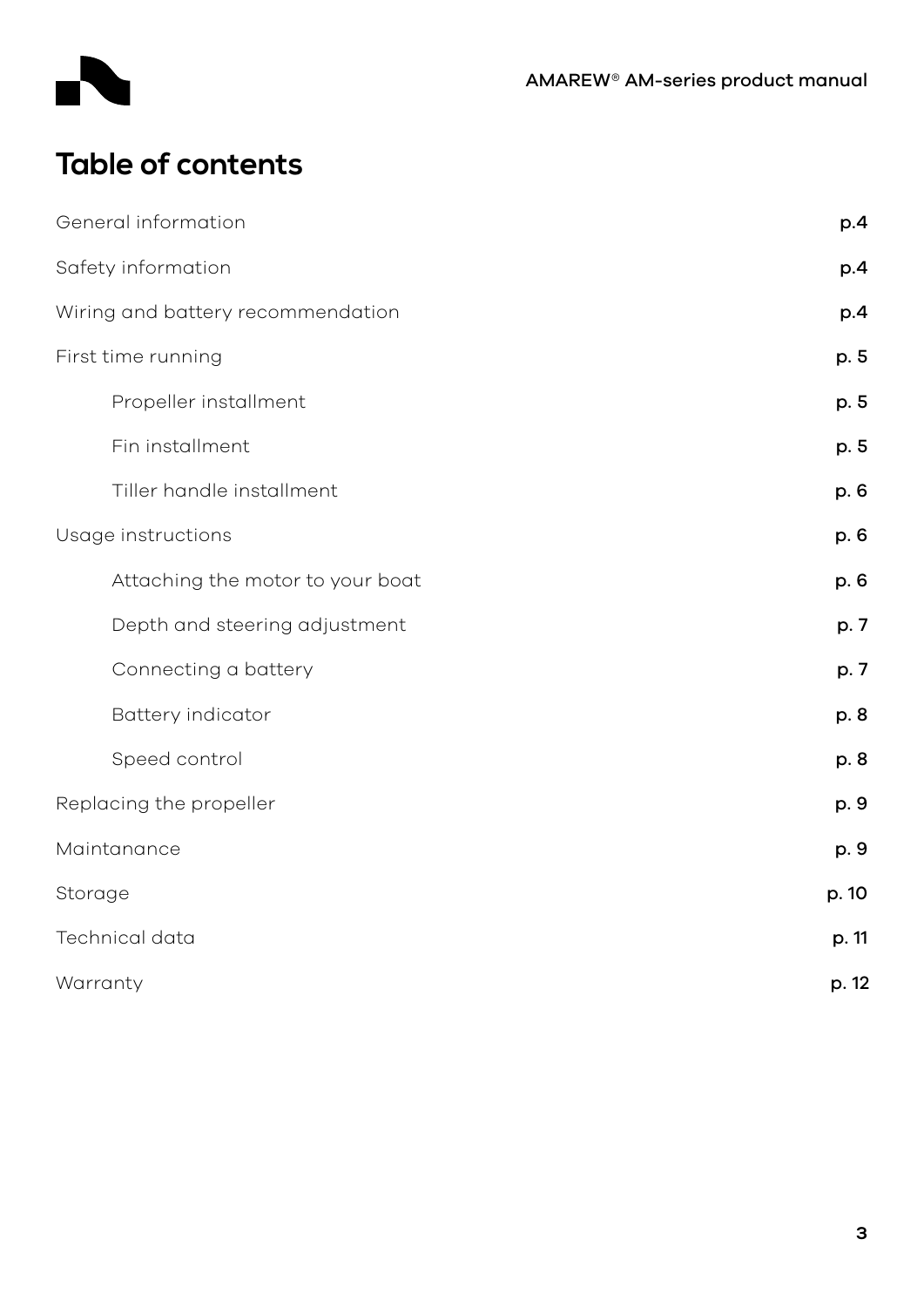## **General information**

Congratulations! And thank you for choosing an AMAREW® electric outboard motor. We hope you will love using it. AMAREW® Electric outboard motors are designed and developed by our specialized engineering team. After years of effort, we have succeeded in producing superior electric outboard motor series that fit various customers' requirements and provide a high level user experience.

Please read and retain this manual before using your motor. This manual contains information that describes the procedures for a safe operation and the daily maintenance of your electric outboard motor. A safe operation will prevent personal injuries and product damage.

# **Safety information**

Do not allow children (<18 years old) to operate the electric outboard motor. Do not modify the unit in any way or add accessories that are not intended for this product. Never fully submerse the unit. If the unit is accidentally submersed, disconnect the battery(ies) and leave it to dry.

Warning: Always disconnect the power cables from the motor when replacing the propeller, removing debris around the propeller, charging the battery(ies), transporting the boat or when the motor is not in use.

## **Wiring and battery recommendation**

For AM-series motors up to 66LBS, AMAREW® recommends to use a 12 volt deep cycle marine battery. For AM-series motors with a thrust over 66LBS, the deep cycle marine battery should be 24 volt. Each battery should at least have an 50 ampere rating or higher. To extend running time an additional battery could also be used.

Warning: Be sure that the speed control handle is in the zero ("0") position before connecting to the battery(ies), as a rotating propeller can cause personal injury.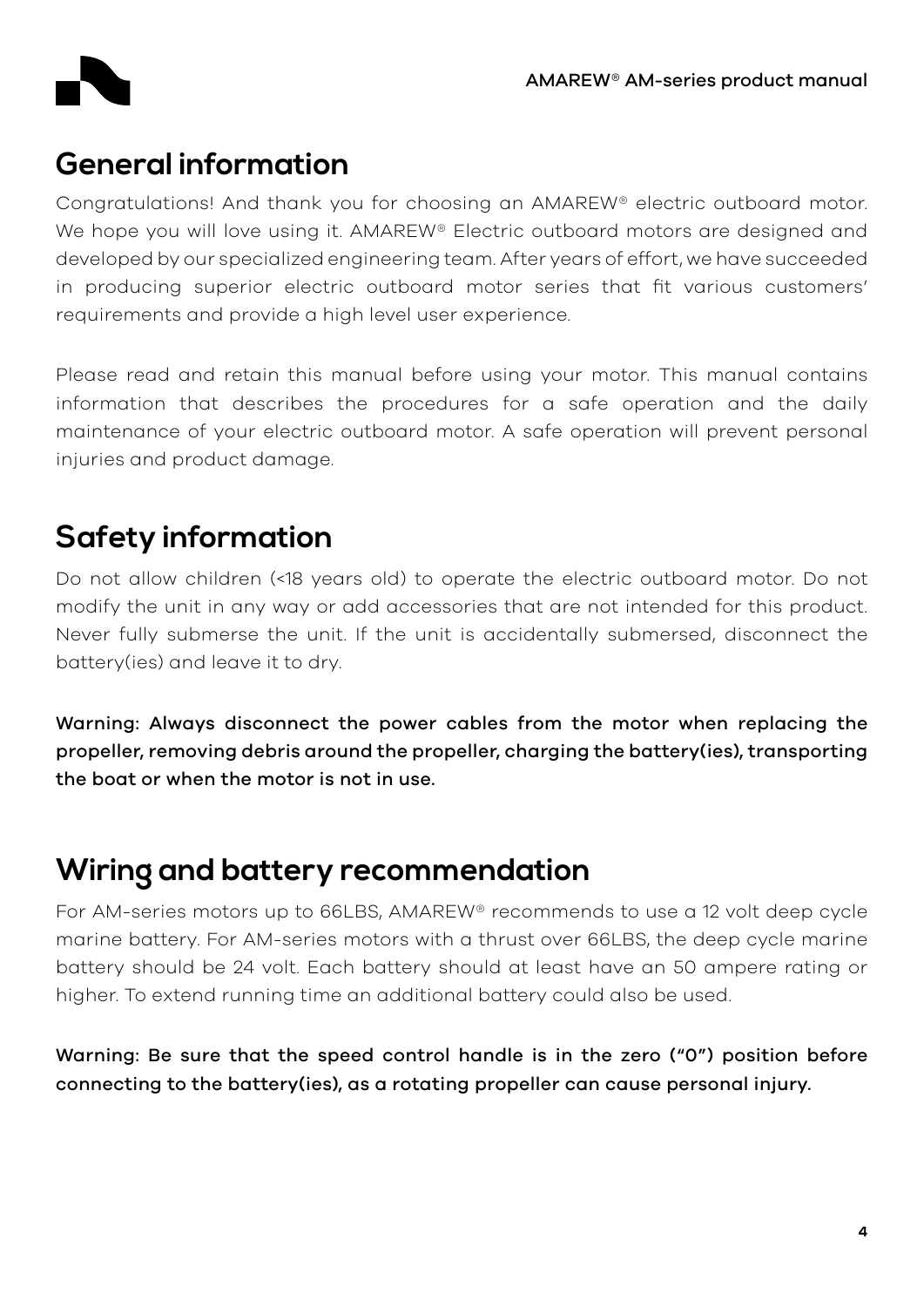



# **First time running**

## Propeller installment:

Make sure the propeller and the pin are aligned correctly. Otherwise the propeller cannot be properly fixed. Place the propeller, washer and knob respectively. Then hold the propeller with one hand and tighten the knob with your other hand, by turning it clockwise (see figure B).

Warning: Always disconnect the power when installing the propeller. Watch out for the sharp edges of the propeller during the installation.



Figure B



### Fin installment:

Take the plastic fin out of the accessory box (see figure C). Disconnect the screws and find the screw holes on the bottom side of the lower unit. Keep the fin and screw holes aligned. Then insert and tighten the screws with a wrench or spanner. Make sure the screws are properly tightened to prevent the fin from loosening.

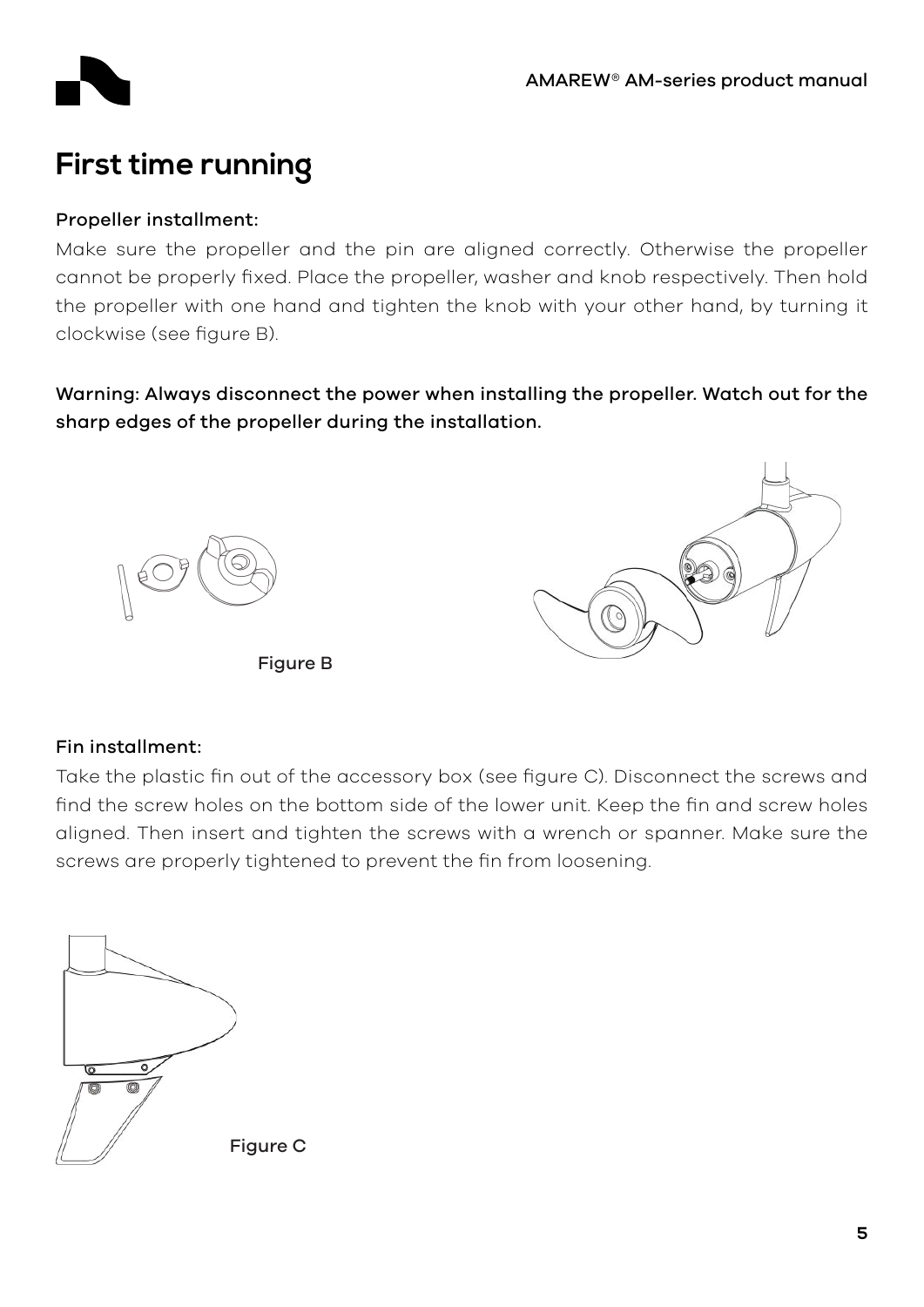

#### Tiller handle installment:

Find the sticker securing the marble on the aluminum pipe and carefully tear it off. Keep the tiller handle aligned with the aluminum pipe. Adjust the direction in accordance with the plastic part on top of the aluminum pipe (see figure D). Adjust the angle to push the aluminum pipe in to the handle. Lightly press down the marble to get it through the handle. Once you hear the "click" and the handle is pushed to the end, the handle is fully in place.

Warning: This is a one-way installment. Once installed, do NOT attempt to pull out the handle again, since the controls could be damaged.



Figure D

## **Usage instructions**

### Attaching the motor to your boat:

Attach the motor to the stern of the boat and tighten the two transom mounting screws securely while taking care not to over tighten. To adjust the angle of the motor after you attached it to the stern of the boat, hold the motor head with one hand and press the angle adjustment lever with your other hand (see figures A and E). Press and hold the angle adjustment lever until the desired angle has been reached. You can now release the lever while ensuring the mechanism locks securely.

Warning: When adjusting the angle of the electric outboard motor, make sure the area between the shaft and the hull of the boat is clear, as you might get injured. When mounting or detaching the electric outboard motor, make sure that the battery is disconnected.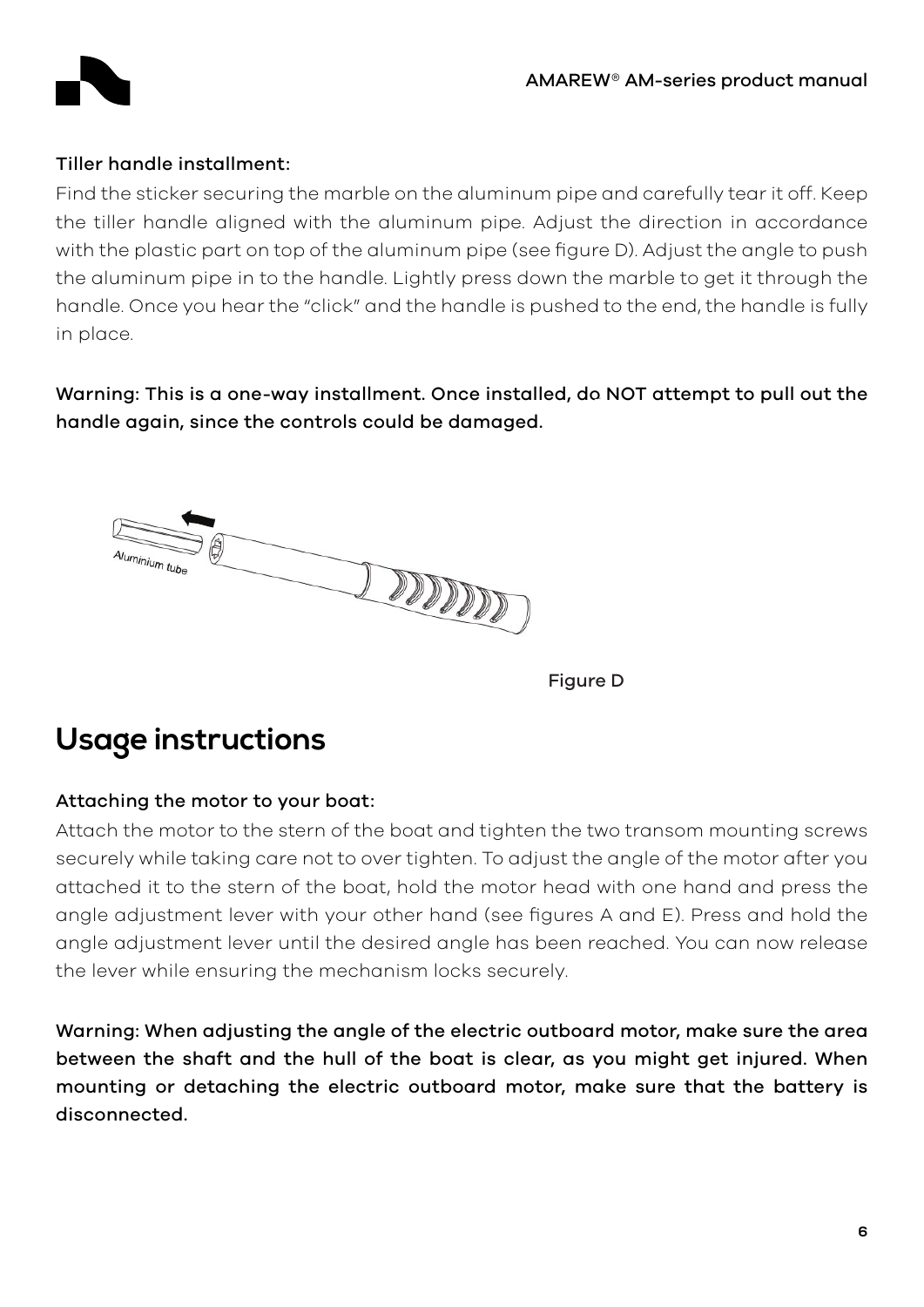



## Depth and steering adjustment:

Hold the motor shaft with one hand, loosen the depth adjustment screw and set the motor to the desired depth. After the desires depth is reached, retighten the depth adjustment screw securely. Adjust the steering force according to your needs by loosening or tightening the counter force bolt (see figures A and E).

## Warning: The motor can only be used in waters with a depth of at least 80 cm

## Connecting a battery:

Before connecting the cable clamps to the battery terminals, ensure that the speed control handle is in the zero ("0") position and be sure to stand clear of the propeller. Make sure that the battery terminals are clean, as a clean connection will minimize power waste and extracts maximum power from the battery. If required, connect the batteries in series first.

Then connect the red cable to the positive (+) terminal and the black cable to the negative (-) terminal (see figure F). You will see that the battery indicator has turned on. The motor is now powered up.

Warning: Make sure to always have the speed control handle in the zero ("0") position before connecting the battery(ies), as a rotating propeller can cause personal injury. Remember to always disconnect the motor from the battery(ies) before the motor leaves the water, as a rotating propeller can cause personal injury.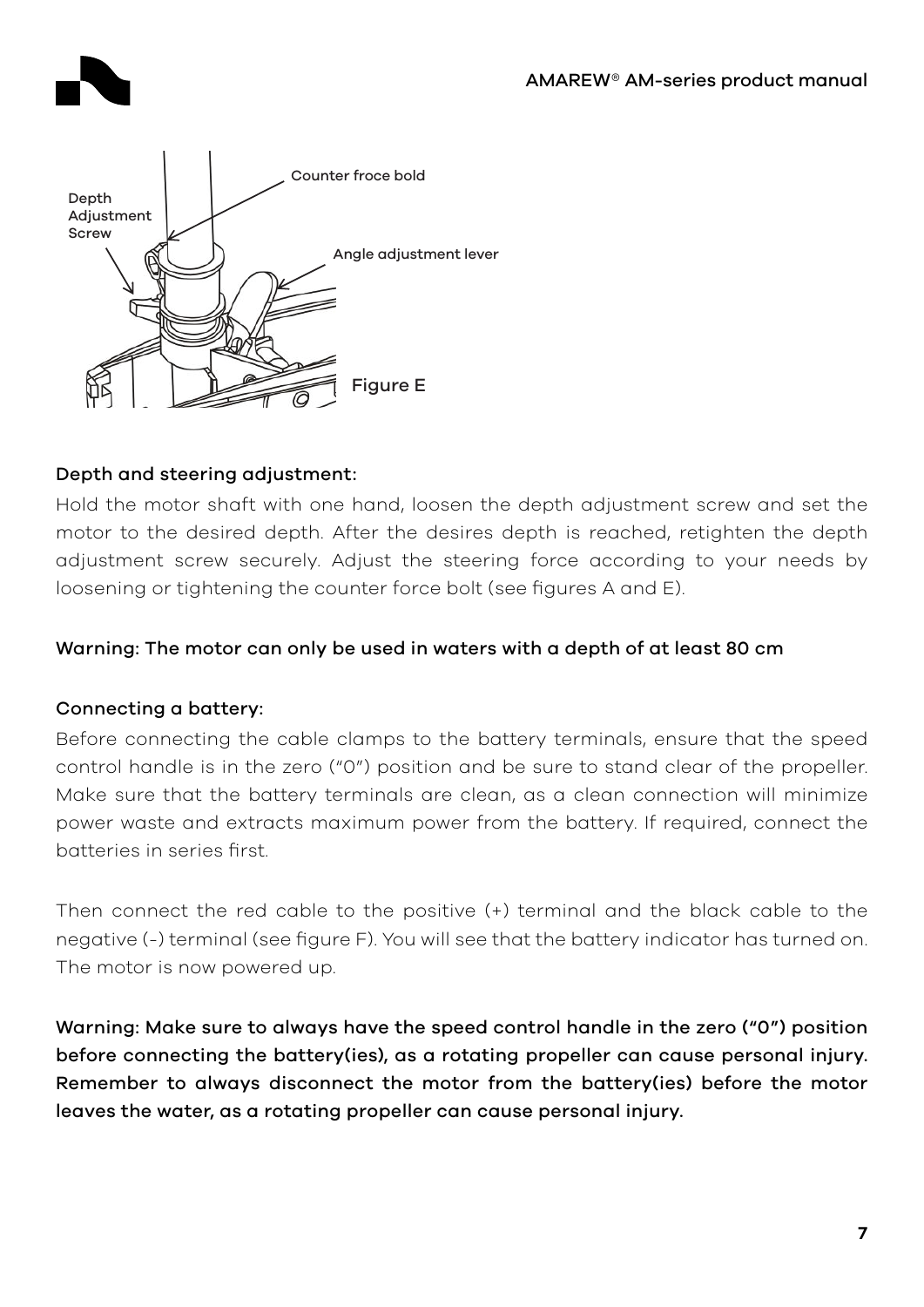

## Battery indicator:

The battery indicator (see figure A) represents the actual battery voltage. The remaining battery capacity depends on the type and the specifications of the battery that is being used. Please refer to your battery specifications in order to obtain a thorough understanding of the remaining power.

Warning: Make sure to test the range of your battery(ies) carefully, as the motor will only have limited power once the battery(ies) is drained.



## Speed control:

Make sure the speed control handle is in the zero ("0") position. If you see that the battery indicator is turned on, this means that the motor can be started any time. You can now adjust the speed according to your wish, in five forward and three reverse speeds, by turning the handle. Turn the handle clockwise to move forward and anticlockwise to go backwards (see figure G). When you don't want to move, set the handle back into the zero ("0") position. No power will be used in this setting. The telescopic tiller can be extended up to 14cm, to accommodate your needs, simply by pulling out the handle.

Warning: Always disconnect the battery(ies) once the motor leaves the water, as a rotating propeller can cause personal injury.

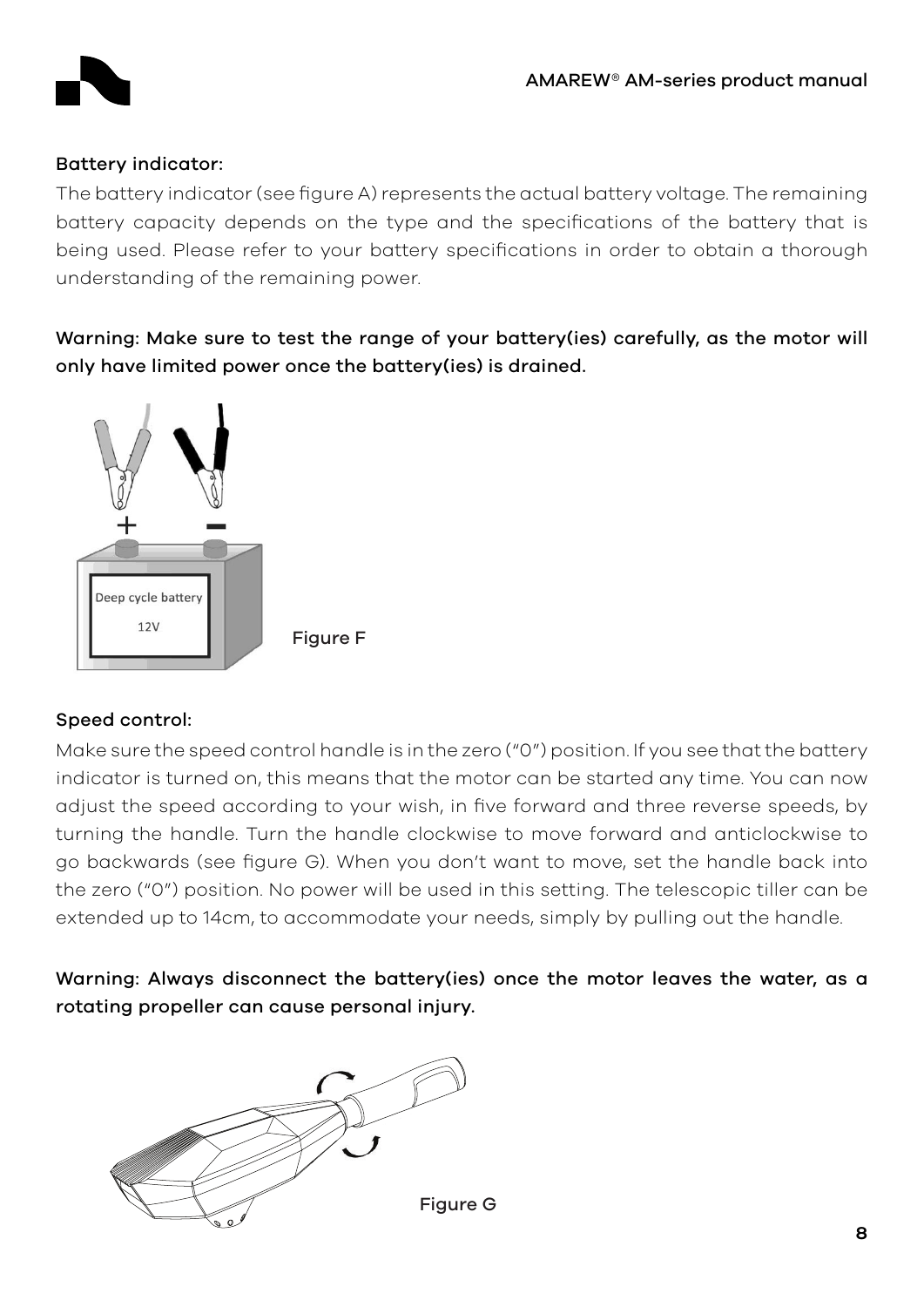

# **Replacing the propeller**

Hold the propeller blade and loosen the propeller knob. It can only be done counter clockwise and manually, without tools. Pull the propeller straight off. If the propeller is stuck, grasp one blade with one hand and tap lightly on the backside of the opposite blade with a rubber mallet until the propeller comes off. If the propeller pin is bent or broken, replace it. Align the new propeller with the propeller pin. Reinstall the propeller knob and tighten it manually and clockwise (see figure B).

Warning: Make sure that the motor has been disconnected from the battery(ies) before replacing the propeller. Do not strike the propeller pin with a hammer to remove the pin. Damaging the motor in this way will not be covered by warranty.

# **Maintenance**

1. Before each use, make sure to check the wiring. Check for loose connectors, wire rust, scratches and cracks in the cables and connectors. Clean the connectors if they are not 100% clean and replace the cables and connectors whenever necessary.

2. After each use, wash the engine thoroughly with fresh water. Especially after usage in salt water.

3. Every month, add grease to all the moving parts in order to prevent corrosion.

4. When the propeller breaks, remove the propeller and replace the pin (see previous next section).

Warning: A lack of maintenance on the wiring and connectors may cause the wiring and connectors to overheat or even burn.

Warning: Remember to wash the motor with fresh water each time after it has been used it in salt water, as it this greatly reduces the possibility of corrosion.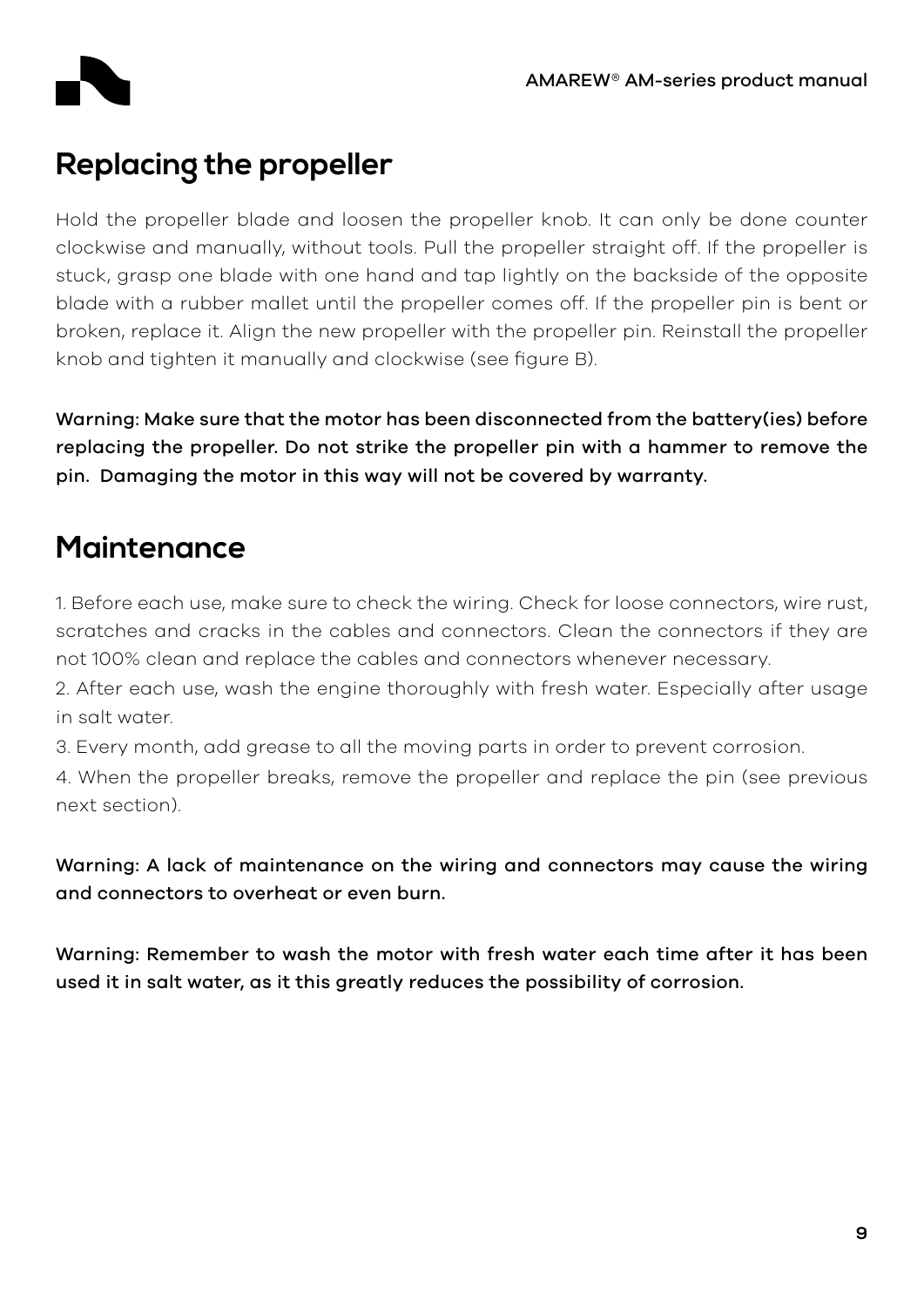

# **Storage**

When storing the motor, lubricate all moving parts and screws and store it in a well ventilated, dry area. Do not leave the motor outside for more than one day, especially not in the water as this will damage the lower unit.

| <b>Problem</b>        | <b>Solution</b>                                                                                                                                                                                |
|-----------------------|------------------------------------------------------------------------------------------------------------------------------------------------------------------------------------------------|
|                       | 1: Check for line or weed on the propeller.                                                                                                                                                    |
| Speed loss            | 2: Check the battery status.                                                                                                                                                                   |
|                       | 3: Check the battery terminals, the cable clamps and<br>the battery cable.                                                                                                                     |
|                       |                                                                                                                                                                                                |
|                       | 1: Check for line or weed on the propeller.                                                                                                                                                    |
| Motor noise/shake     | 2: Check whether the propeller is secure and not<br>damaged.                                                                                                                                   |
|                       | 3: Check the shaft to ensure it is not bent. Detach the<br>propeller en run the motor to visually make sure that<br>the shaft is not shaking. If the shaft is damaged,<br>contact your dealer. |
|                       |                                                                                                                                                                                                |
| Loss of speed setting | 1: Check the battery terminals, the cable clamps and<br>the battery cable.                                                                                                                     |
|                       | 2: The speed controller in the control box might be<br>damaged, contact your dealer.                                                                                                           |
|                       |                                                                                                                                                                                                |
| Tight steering        | 1: Loosen the counter force screw, apply lubricant and<br>readjust.                                                                                                                            |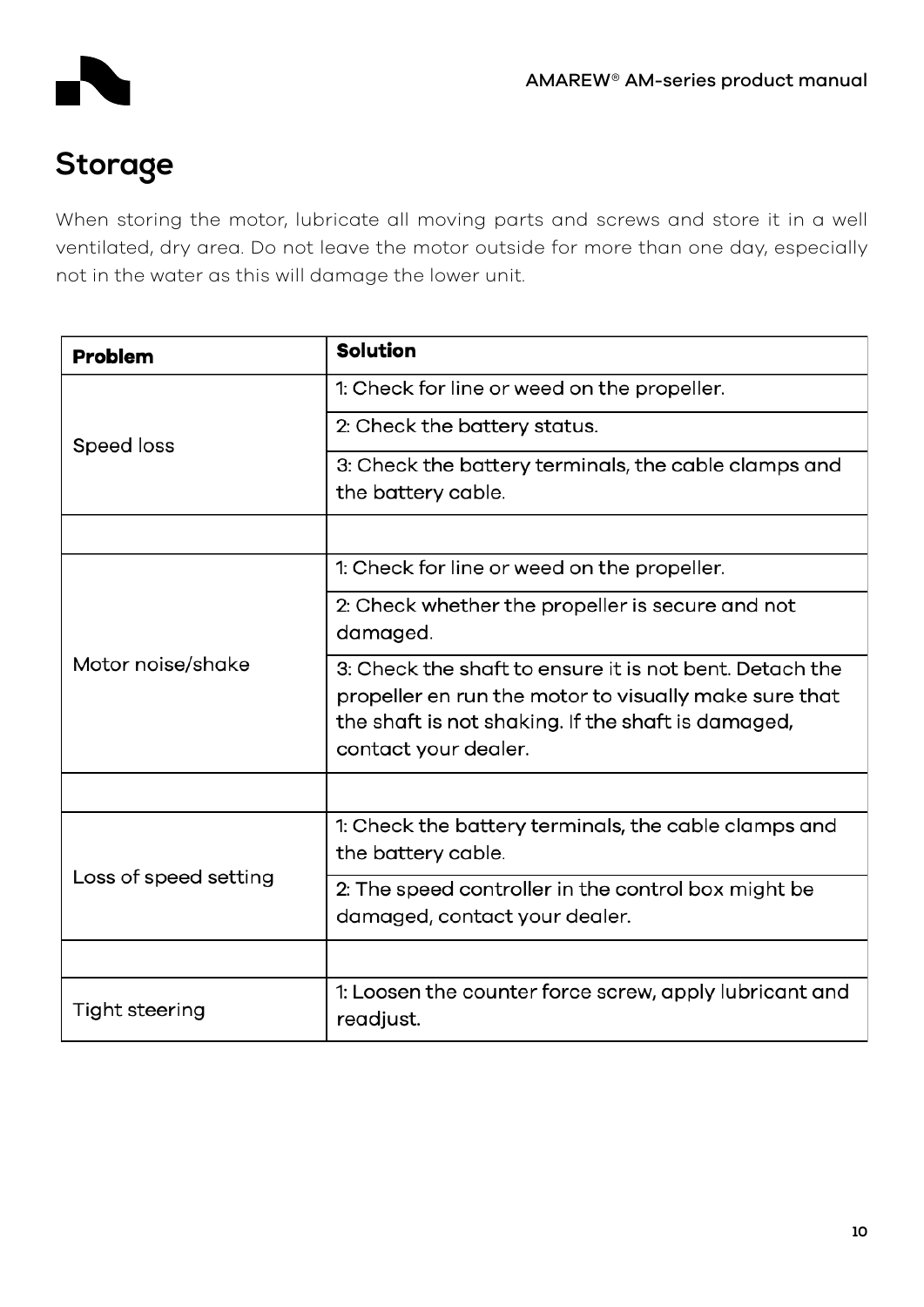

# **Technical data**

| <b>AMAREW<sup>®</sup> electric</b><br>outboard motor | <b>AM30</b>              | <b>AM40</b> | <b>AM48</b> | <b>AM58</b> | <b>AM66</b> | <b>AM86</b> |  |  |
|------------------------------------------------------|--------------------------|-------------|-------------|-------------|-------------|-------------|--|--|
| Input power in W                                     | 288                      | 408         | 504         | 612         | 660         | 960         |  |  |
| Static thrust in lbs                                 | 30                       | 40          | 48          | 58          | 66          | 86          |  |  |
| Voltage in V                                         |                          | 24          |             |             |             |             |  |  |
| Maximum current in A                                 | 24                       | 34          | 42          | 51          | 55          | 40          |  |  |
| Total weight in kg                                   | $\overline{7}$           | 9           | 9           | 11          | 11          | 13          |  |  |
| Control                                              | Tilt + Extendable Tiller |             |             |             |             |             |  |  |
| Speed control<br>(FWD/REV)                           | 5/3                      |             |             |             |             |             |  |  |
| Shaft length in cm                                   | 76                       |             |             |             |             |             |  |  |
| Battery gauge                                        | Yes                      |             |             |             |             |             |  |  |
| Overheat protection                                  | <b>No</b>                |             |             |             |             |             |  |  |
| Low-voltage<br>protection                            | <b>No</b>                |             |             |             |             |             |  |  |
| Stall protection                                     | No                       |             |             |             |             |             |  |  |
| Start protection                                     | No                       |             |             |             |             |             |  |  |
| Reverse connection<br>protection                     | No                       |             |             |             |             |             |  |  |